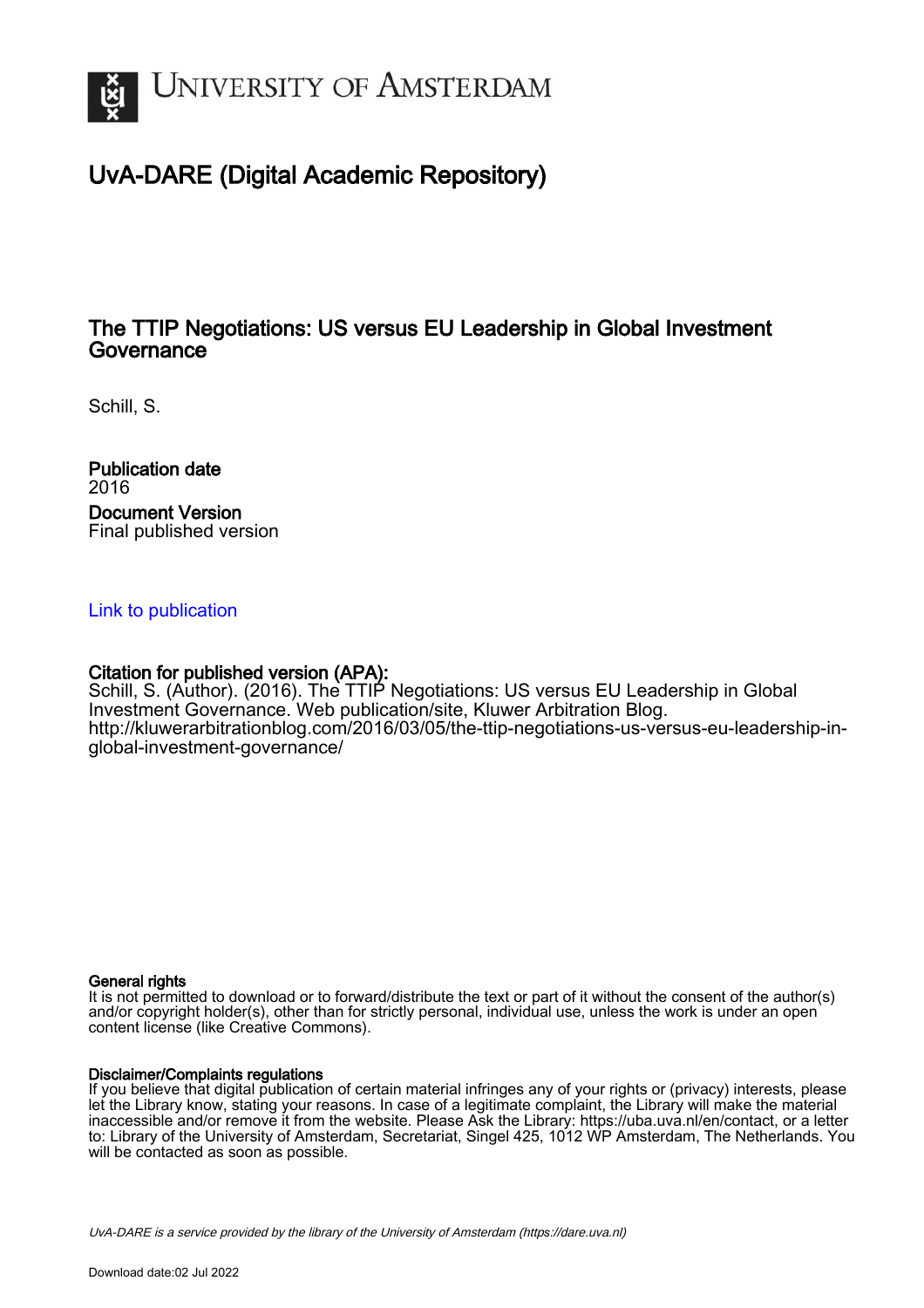# **[The TTIP Negotiations: US](http://kluwerarbitrationblog.com/2016/03/05/the-ttip-negotiations-us-versus-eu-leadership-in-global-investment-governance/) [versus EU Leadership in](http://kluwerarbitrationblog.com/2016/03/05/the-ttip-negotiations-us-versus-eu-leadership-in-global-investment-governance/) [Global Investment Governance](http://kluwerarbitrationblog.com/2016/03/05/the-ttip-negotiations-us-versus-eu-leadership-in-global-investment-governance/)**

International investment law and investor-State dispute settlement (ISDS) are at a historic juncture as the United States and the European Union (EU) have started to address the content and contours of the investment chapter in the Transatlantic Trade and Investment Partnership (TTIP) in the latest negotiation round that took place in Brussels the last week of February 2016 (see the [Concluding Statement of the EU](http://trade.ec.europa.eu/doclib/docs/2016/february/tradoc_154325.pdf) [Chief Negotiator\)](http://trade.ec.europa.eu/doclib/docs/2016/february/tradoc_154325.pdf). While largely agreeing on the need to ensure regulatory space, increased transparency, and tighter state control of ISDS, both sides come to the negotiation table with diverging ideas about the modes and institutional structure for ISDS.

## **Reformed Investor-State Arbitration versus Permanent Investment Court System**

While no written proposals are available from the United States, its approach is likely based on the [2012 US Model BIT,](http://www.state.gov/e/eb/ifd/bit/) which has clearly inspired the investment chapter in the recently concluded [Trans-Pacific Partnership](https://ustr.gov/trade-agreements/free-trade-agreements/trans-pacific-partnership/TPP-Full-Text) (TPP), the biggest mega-regional yet (see also the analysis of TPP by [Alschner/Skougarevskiy](http://graduateinstitute.ch/files/live/sites/iheid/files/sites/ctei/shared/CTEI/working_papers/CTEI 2015-8 Alschner_Skougarevskiy_TPP.pdf)). Given that TPP contains a reformed version of investor-state arbitration, it is not far-fetched to assume that a continuation of the loosely institutionalized system of one-off arbitration, although with additional safeguards and subject to transparency, is where US preferences lie for TTIP.

The European Commission, by contrast, has suggested, in the [Proposal i](http://trade.ec.europa.eu/doclib/docs/2015/november/tradoc_153955.pdf)t tabled already in November 2015, to include a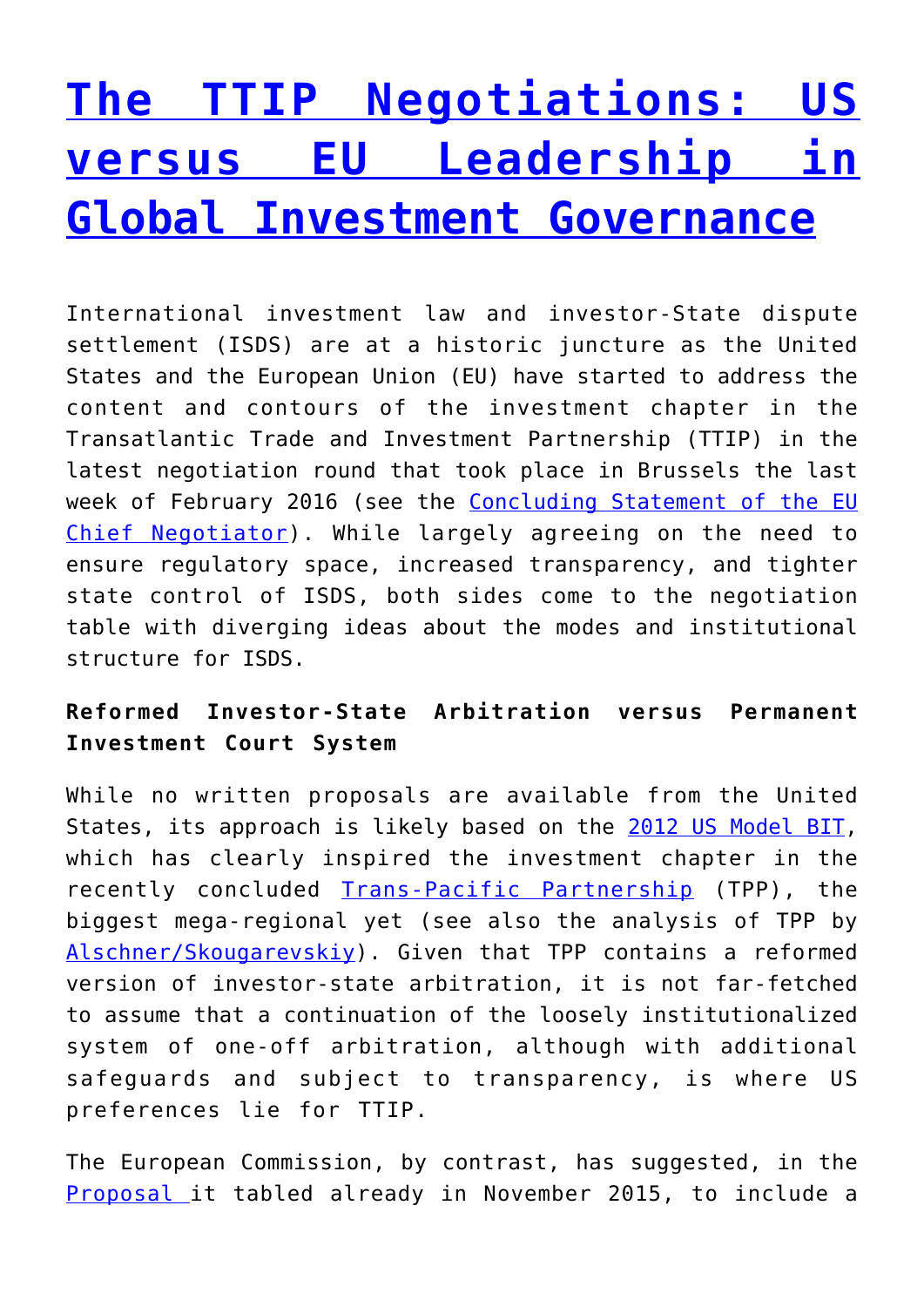permanent investment court system in TTIP. This system has already found its way into the [EU-Vietnam Free Trade Agreement](http://trade.ec.europa.eu/doclib/press/index.cfm?id=1409) of 2 December 2015 and, in quite a coup for the Commission, into the [Comprehensive Economic and Trade Agreement](http://trade.ec.europa.eu/doclib/docs/2016/february/tradoc_154329.pdf) (CETA) with Canada during the process of 'legal scrubbing', as [announced on 29 February 2016](http://europa.eu/rapid/press-release_IP-16-399_en.htm) immediately after the conclusion of the Brussels TTIP negotiations round. Europe therefore clearly aims at building new institutions for ISDS, while arbitration as a mode of dispute settlement seems almost out of the question.

Given the importance of the EU and the United States as global rule-makers in international investment law, the outcome of the TTIP negotiations is likely to influence the future architecture of global investment governance. Whose approach will succeed, that of the EU or of the United States, is not only a matter of bargaining power on both sides of the Atlantic; it will be key, too, whose vision for governing international investment relations is more persuasive to third parties.

## **Realpolitik versus Idealpolitik?**

The United States, as is often the case in international politics, is taking a pragmatic and realistic approach. Concerns about ISDS and regulatory space are taken into account as one element in the much broader endeavor to integrate different national economies, including between developed economies, in order to create more open markets that benefit all participating actors. No doubt, US pragmatism on ISDS is also possible because North America has already had a controversial public debate about NAFTA's investment disciplines, which the New York Times called ['NAFTA's Powerful](http://www.nytimes.com/2001/03/11/business/11TRIB.html) [Little Secret](http://www.nytimes.com/2001/03/11/business/11TRIB.html)' as early as 2001, when the first NAFTA cases were coming in at the turn of the millennium. While investment arbitration is not uncontroversial in the United States today, the level of criticism is nowhere near that in Europe. The public criticism in many quarters in Europe, as illustrated by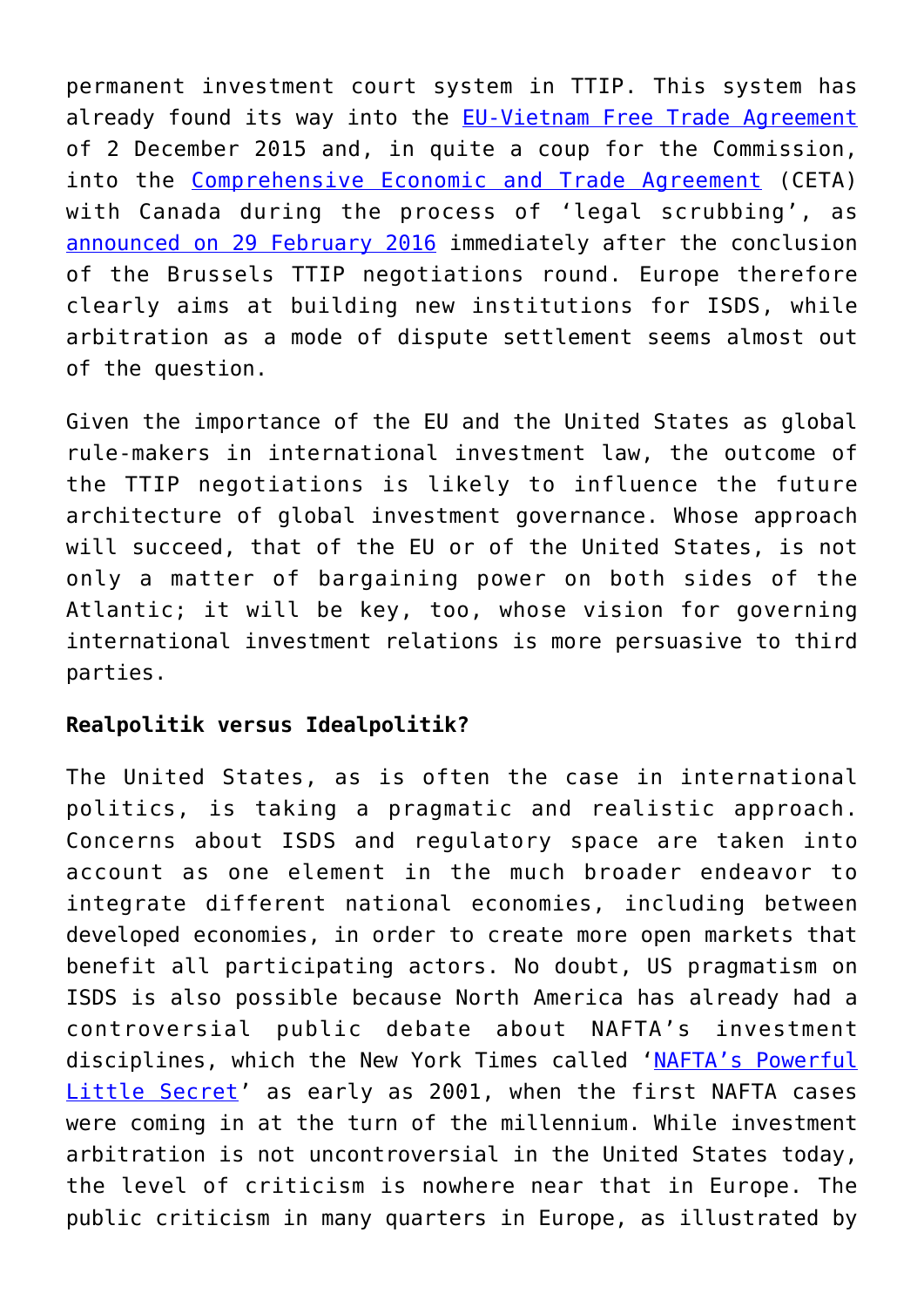the [Stop-TTIP Initiative,](https://stop-ttip.org/) is vast, highly polarized and chiefly focused on how best to preserve regulatory autonomy at home, with more open markets seemingly perceived as a threat rather than a boon for European interests.

The gap between two of the world's biggest economic powers could not be starker. While the United States is spearheading developments in international trade and investment negotiations, as illustrated in the successful conclusion of TPP, Europe still seems to be fighting to define the ultimate contours of its international trade and investment policy. At best, the European debate will result in a more principled, value-oriented and perhaps idealistic vision for global economic governance, if palatable to the United States. At worst, Europe is losing global normative power because its inward-looking perspective could hamper global leadership, although it has a comparable interest in global open markets.

The Commission's proposal to create a permanent investment court system is a strong vision and the text presented constitutes the first concrete step towards practical implementation. While many tricky details remain—such as how to make the investment court system compatible with the [ICSID](https://icsid.worldbank.org/ICSID/StaticFiles/basicdoc/CRR_English-final.pdf) [Convention](https://icsid.worldbank.org/ICSID/StaticFiles/basicdoc/CRR_English-final.pdf), how to enforce resulting decisions, how to integrate domestic courts better, or how to keep multilateral processes open—the Commission's political courage and craftsmanship merit applause. The EU proposal breathes the right spirit: to transform investor-state arbitration into a truly public, fully transparent, more predictable and balanced system of global adjudication in line with the '[public law](http://www.vjil.org/assets/pdfs/vol52/issue1/Schill_Final.pdf) [approach' to international investment law](http://www.vjil.org/assets/pdfs/vol52/issue1/Schill_Final.pdf) that has been long called for in different quarters.

However, what some participants in the debate in Europe seem to forget is that the creation of a permanent investment court requires the agreement of partners, including the United States. If it becomes a deal-breaker for TTIP, Europe is likely to lose more global rule-making power, as the United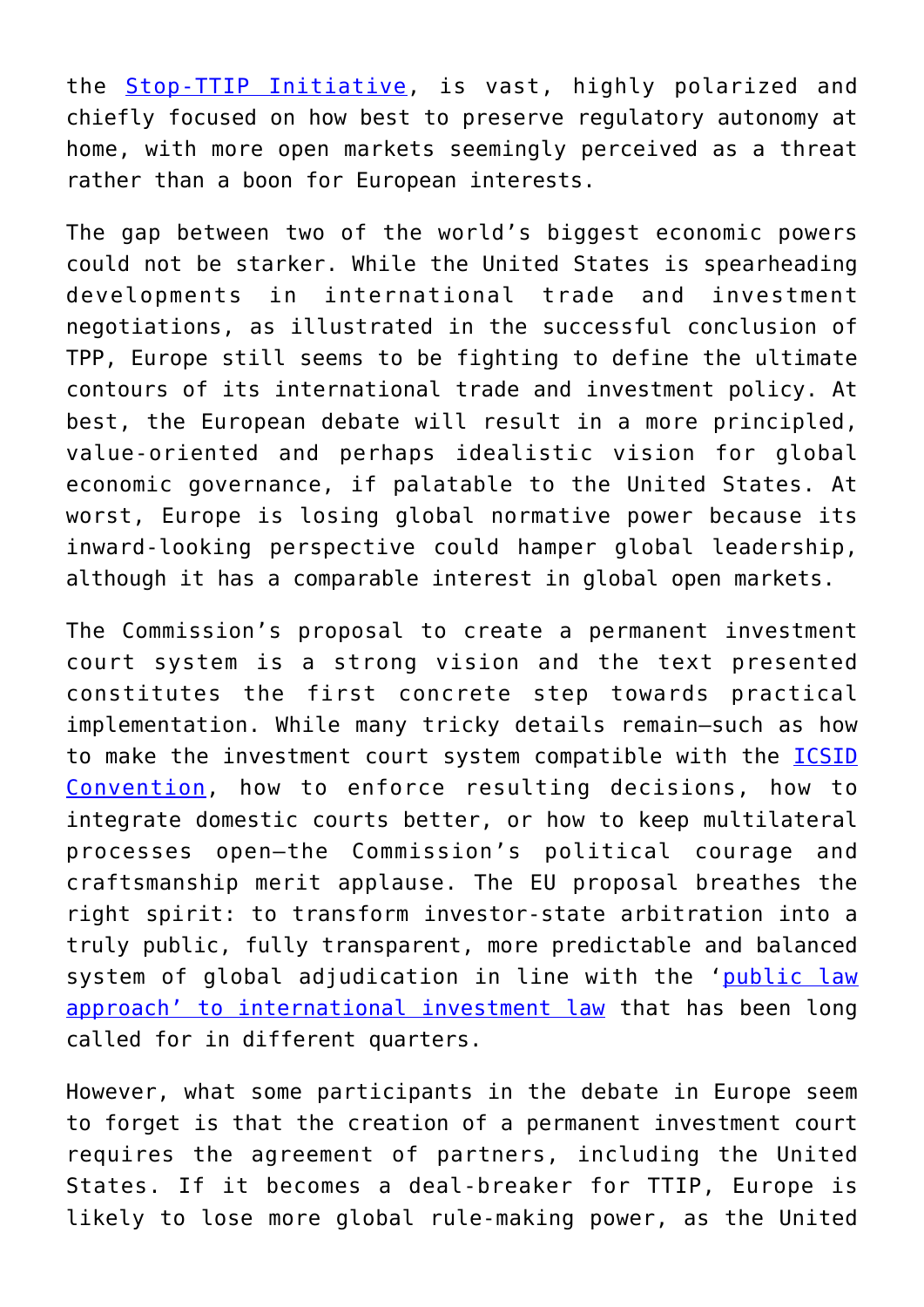States is already turning its head towards the Pacific. This does not mean that the idea of a permanent investment court should not be pursued. On the contrary, this idea it likely better suited to deal with the problems in investment governance than the current system of one-off arbitration. But fallback options—meaning a reformed version of investor-state arbitration, perhaps with a permanent appeals body—should not be categorically ruled out, given US hesitation vis-à-vis permanent international courts. To foreclose this way forward categorically could be a mistake, widen the transatlantic gap, and possibly lead European visions on trade and investment governance into a cul-de-sac.

# **The Investment Court System: Cure to an Ill or an Exciting New Ballgame?**

Most critically, the permanent court is currently demanded above all by pointing to shortcomings with investor-state arbitration. It is justified as a cure to an ill, rather than principally the foundation and lodestar of a new paradigm. At the same time, side effects and hangovers are too little considered. A permanent court could, much more than arbitration, develop its own institutional dynamics and become even more independent from government influence than is currently the case with investor-state arbitral tribunals. The court in Luxembourg, as Joseph Weiler has famously argued in '[The Transformation of Europe](http://www.fd.unl.pt/docentes_docs/ma/mpm_ma_6012.pdf)', is a perfect example of the far-reaching dynamics a permanent inter-/supranational court can develop in (re-)shaping entire polities. The Court in Strasbourg or the WTO Appellate Body are no different.

If a permanent investment court is no more than medicine, there are less fundamental ways of curing the ills investorstate arbitration has produced. The right cures are, in fact, already present in the EU's approach in some of its trade and investment agreements, such as in [CETA as originally conceived](http://trade.ec.europa.eu/doclib/docs/2014/september/tradoc_152806.pdf) prior to legal scrubbing in September 2014 or in the [EU-](http://trade.ec.europa.eu/doclib/press/index.cfm?id=961)